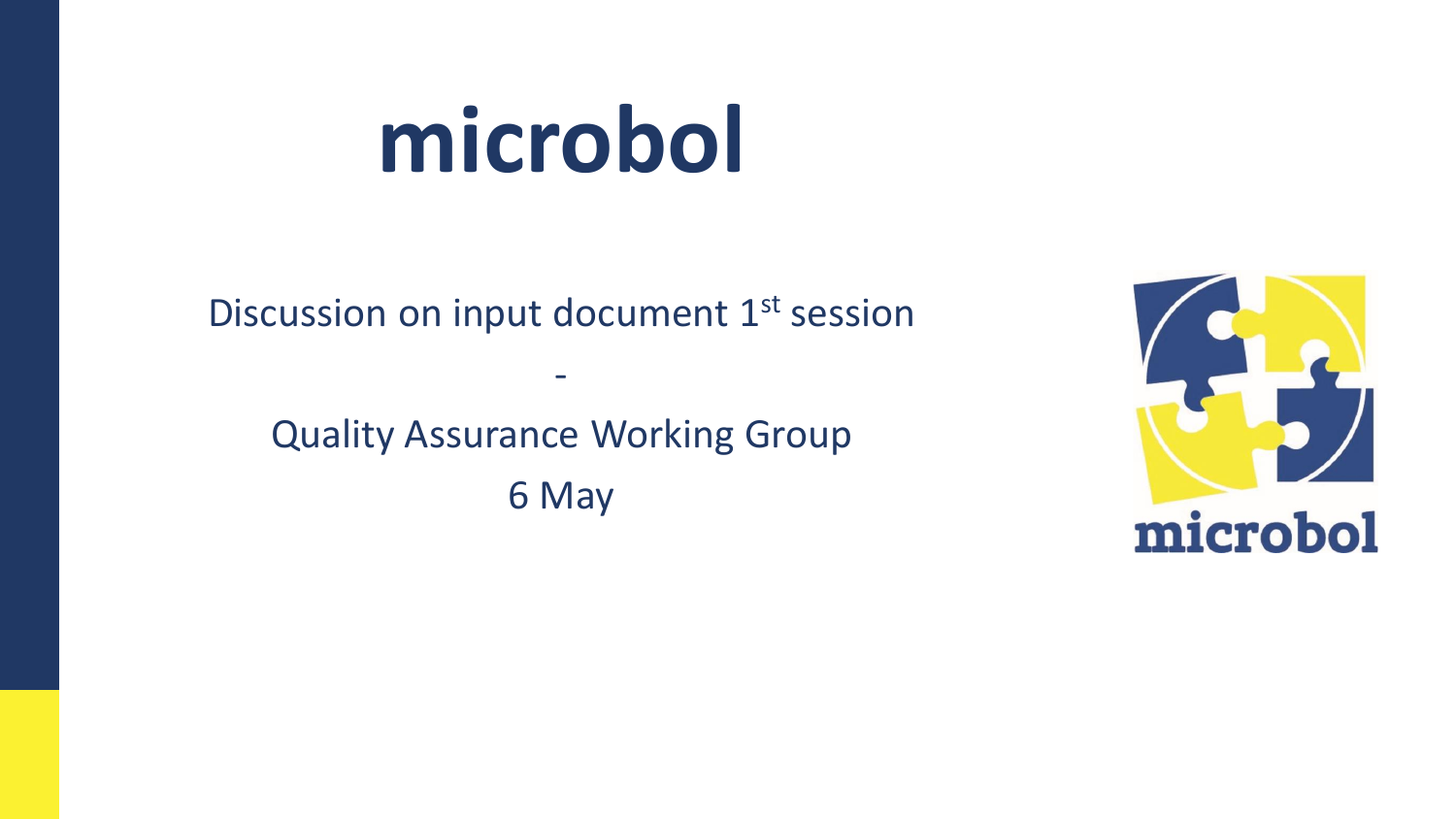#### QA Input document - purposes

- serve as a **common input basis** for the today's meeting of the MICROBOL Working Group on quality assurance
- provide a comprehensive overview of the **main points and challenges**  emerged in the Working Group meeting held in January 2021
- provide input on **possible solutions and recommendations to overcome these challenges**, highlighting the **way forward** for micro-credentials in general.

Summary of challenges and possible approaches in section 2, detailed suggestions and recommendations in section 3

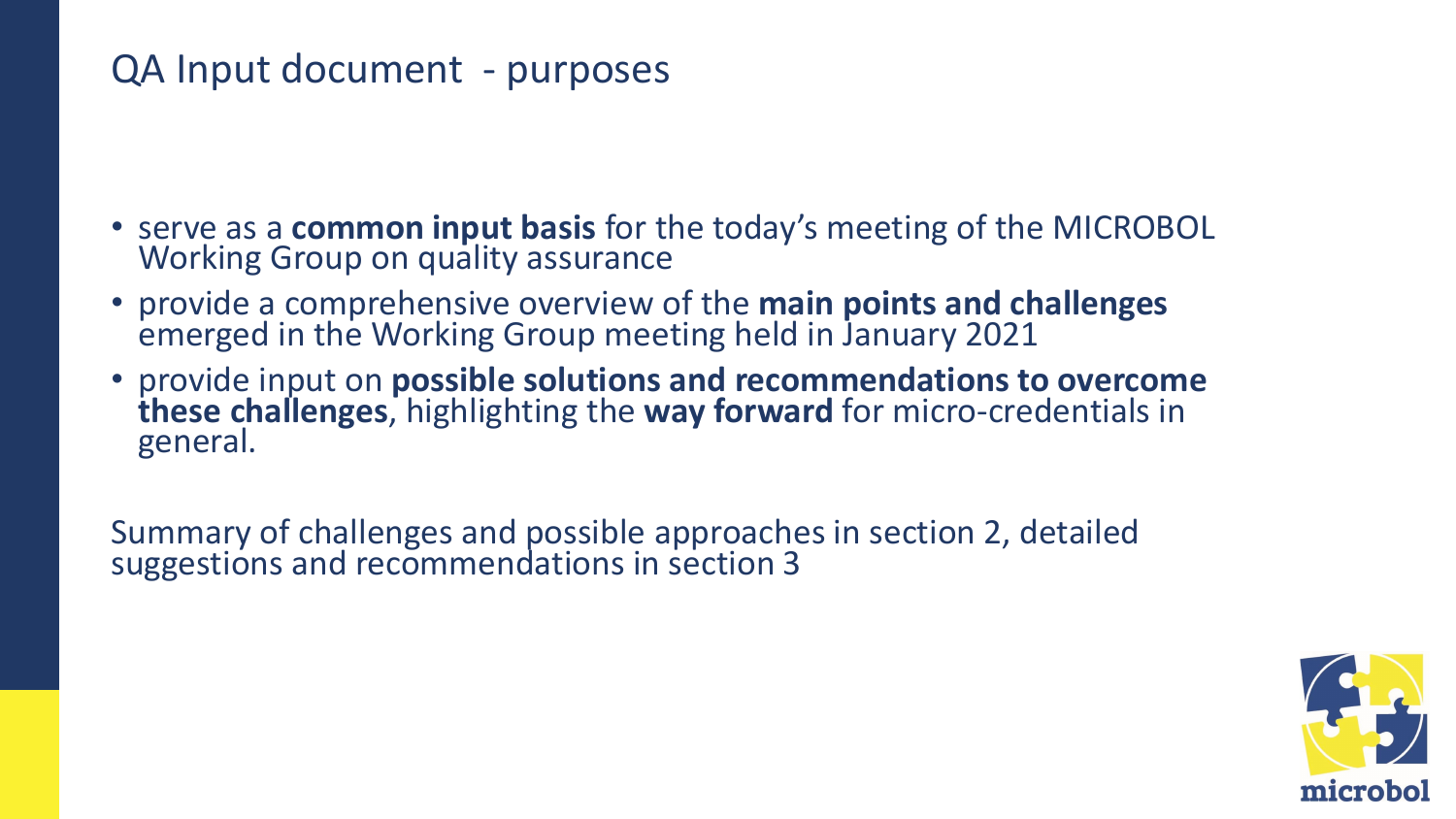### 3.1. Common awareness/knowledge/consensus of what a microcredential is

**Recommendation:** support knowledge and enhance awareness of the importance of the European standards for the quality assurance of micro-credentials, create consensus on them, contribute to their implementation and develop good practices.

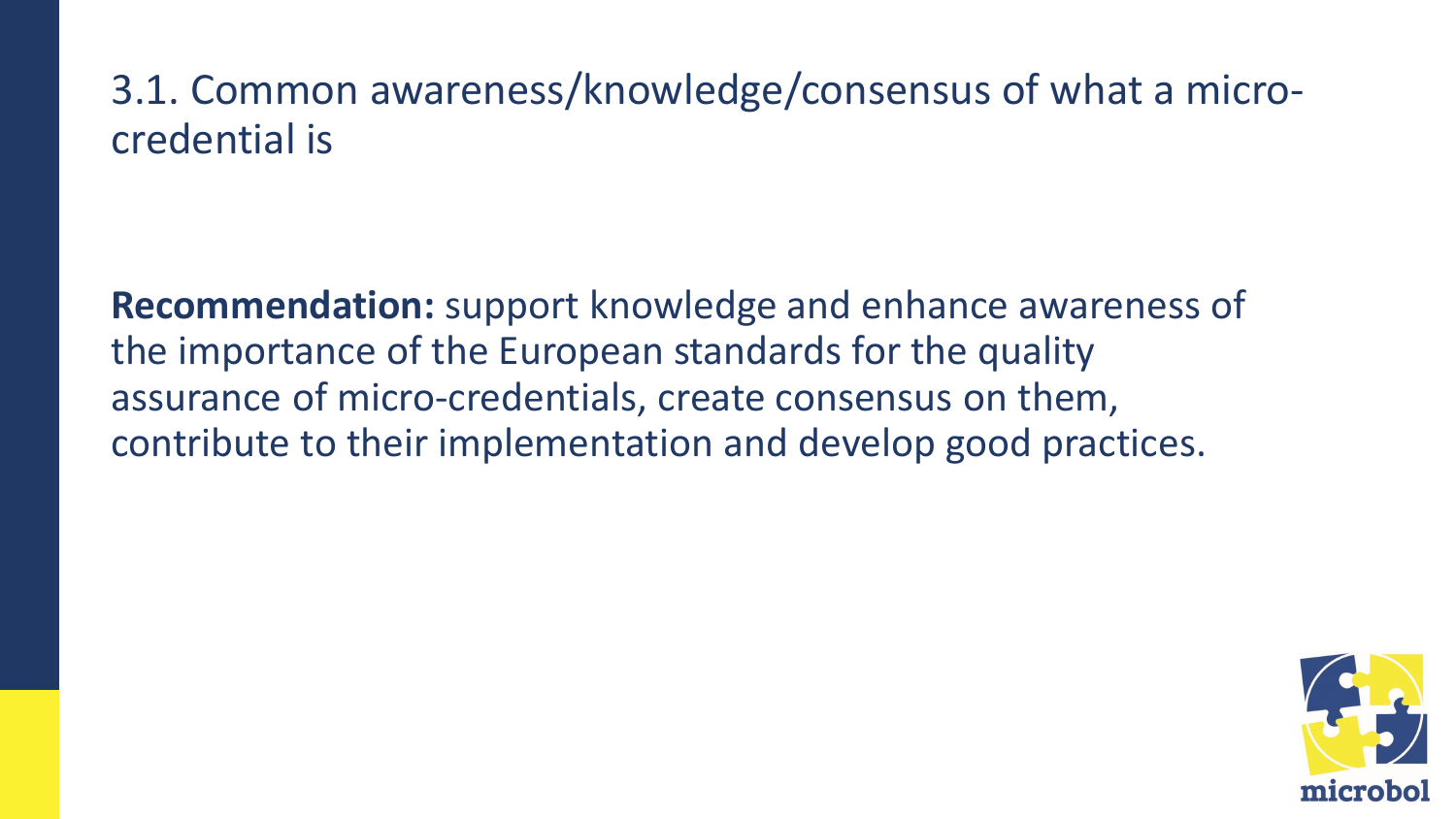#### 3.2. Internal and external quality assurance

**Recommendation 1:** all micro-credentials should be subject to internal QA, independently of the external QA approach.

**Recommendation 2:** creation of specific "key considerations" for (I)QA of micro-credentials.

**Recommendation 3:** consider how alternative providers of microcredentials may be included in the HE-QA system for microcredentials, following the principles of the ESG.

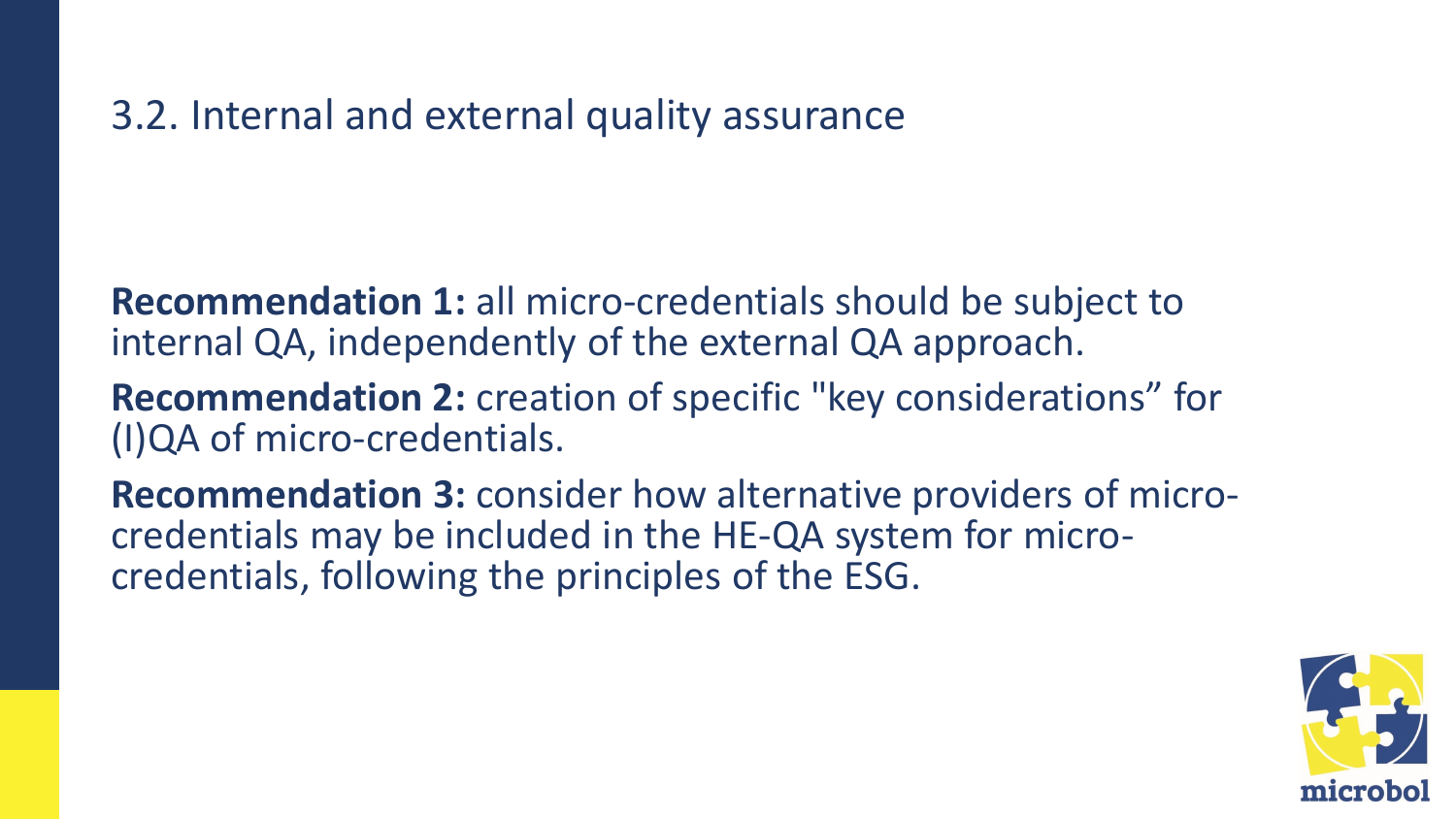3.3. Learners' involvement

**Recommendation:** include learners in all steps of the development and implementation of micro-credentials.

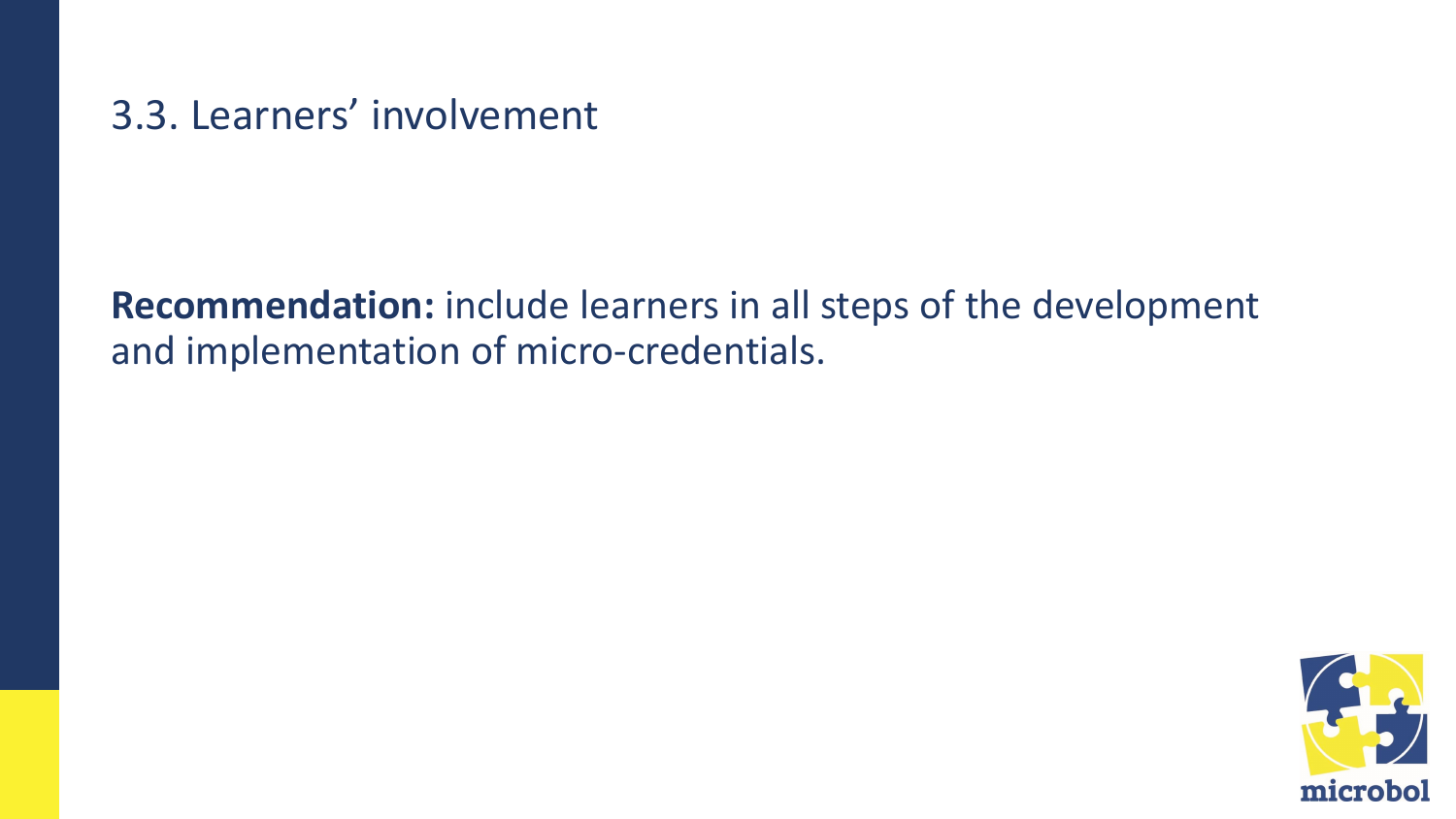### 3.4. Transparency of information

**Recommendation:** HEIs should provide information on the quality assurance mechanism for awarded micro-credentials. In particular, this should be included on the HEI website and in the microcredential.

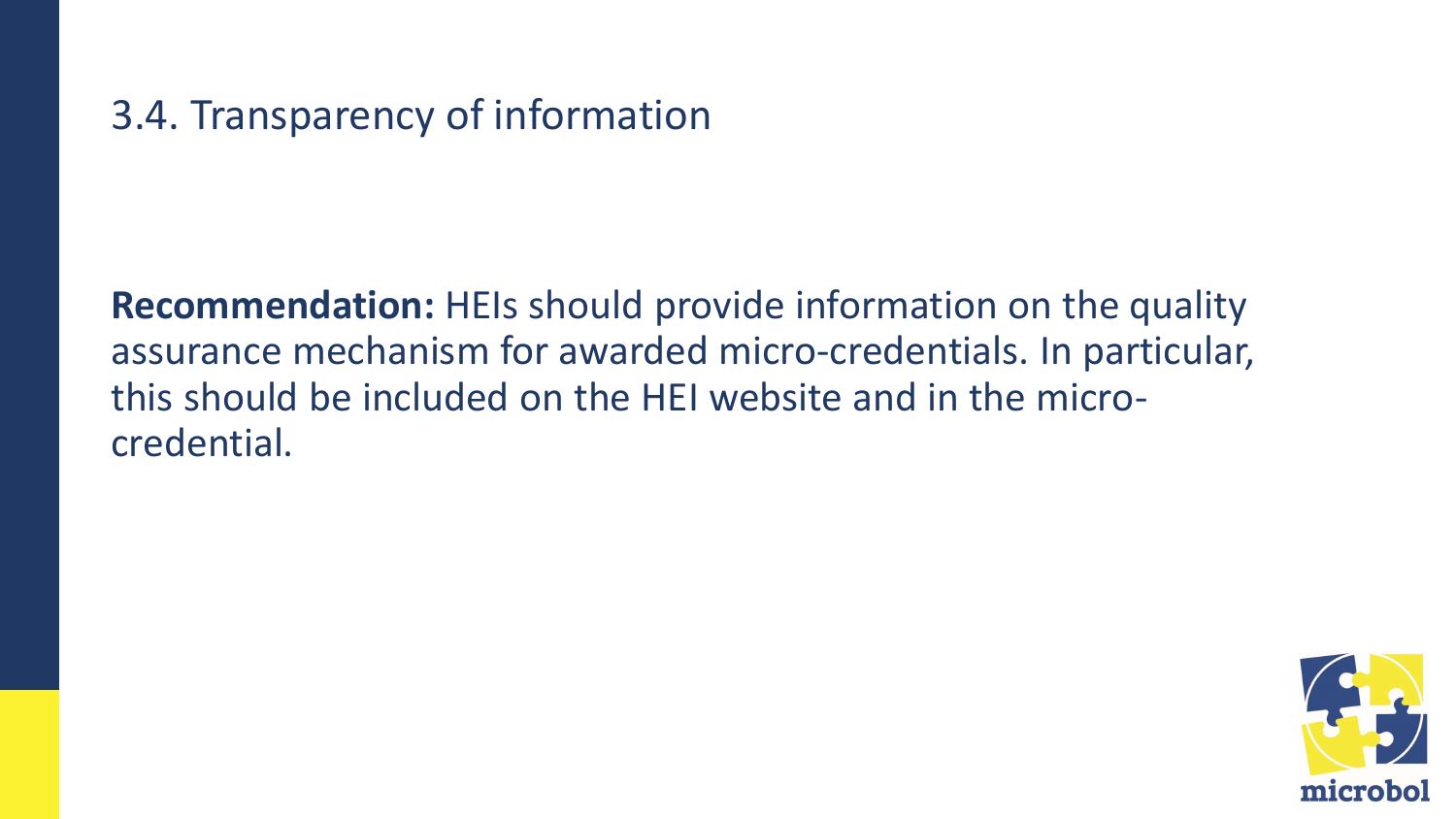# **microbol**

Discussion on input document 2<sup>nd</sup> session

-

Quality Assurance Working Group 6 May

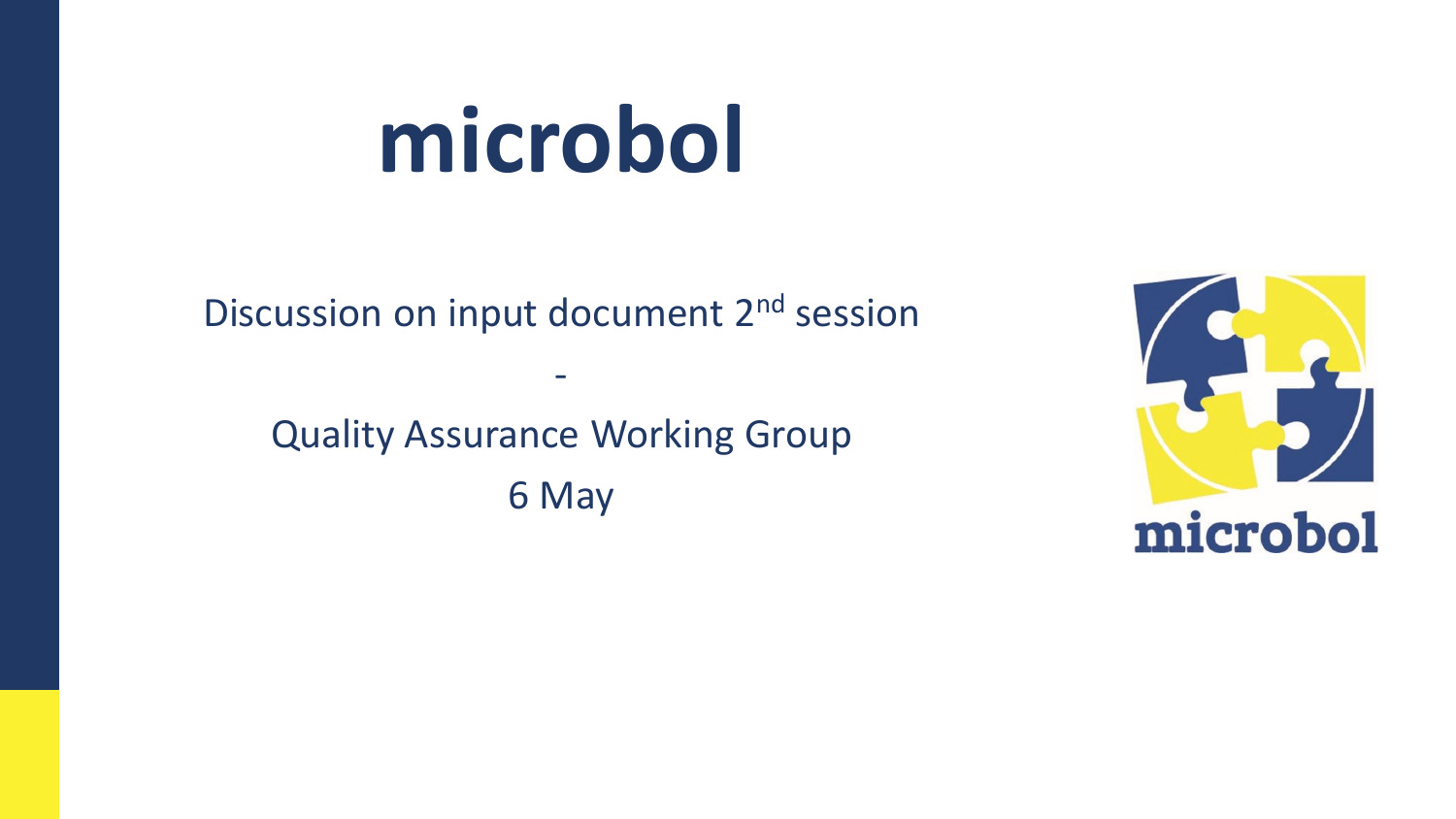## 3.5 Legislation

**Recommendation:** explore whether a change in legislation is really needed, and if this is the case, plan the relevant changes exchanging information with other countries and keeping into account good practices and experiences at international level.

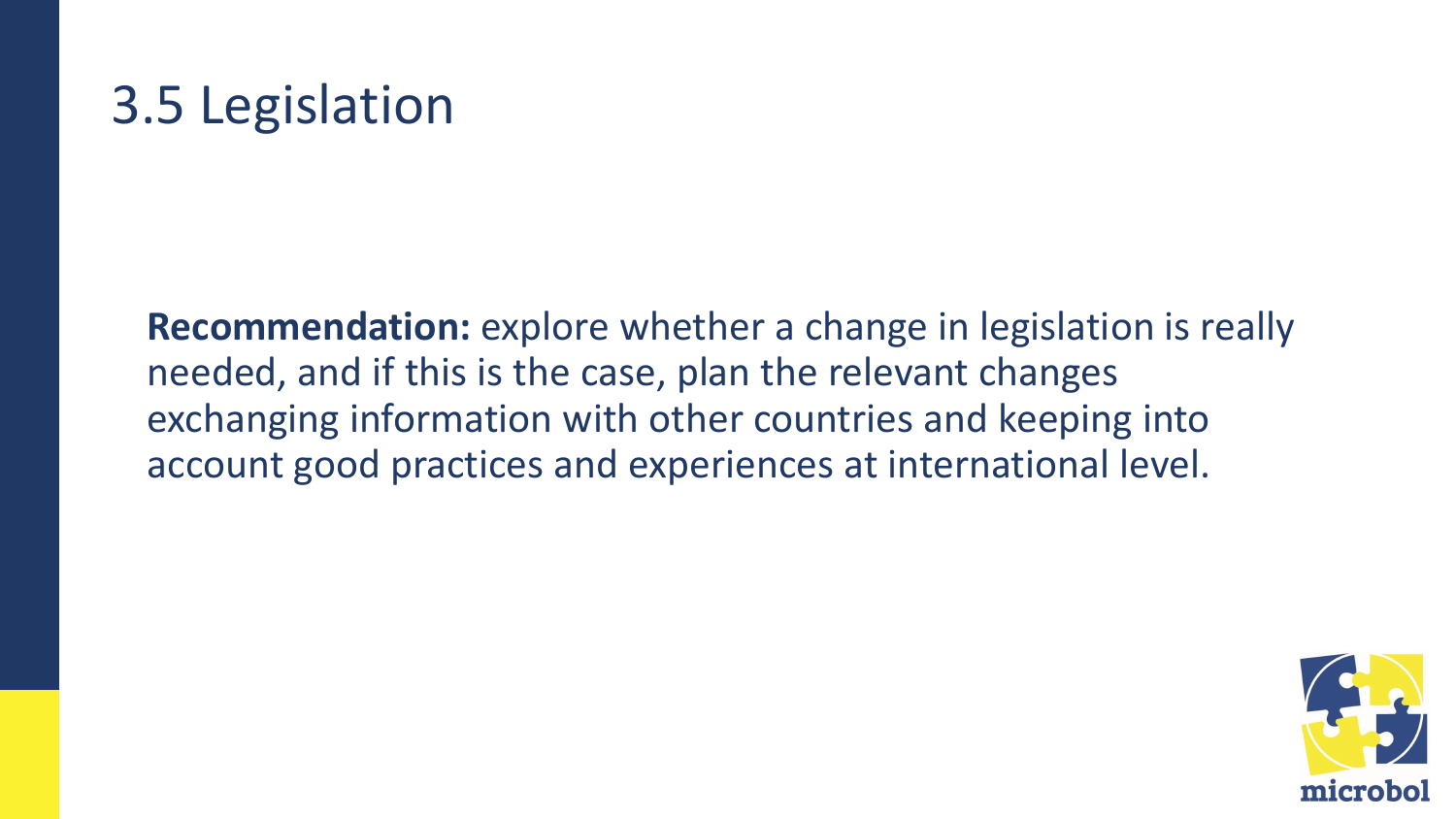3.6 Register of micro-credentials and providers of micro-credentials

**Recommendation:** promote the development of DEQARcompatible national and other registers of micro-credentials and providers of micro-credentials at all levels.

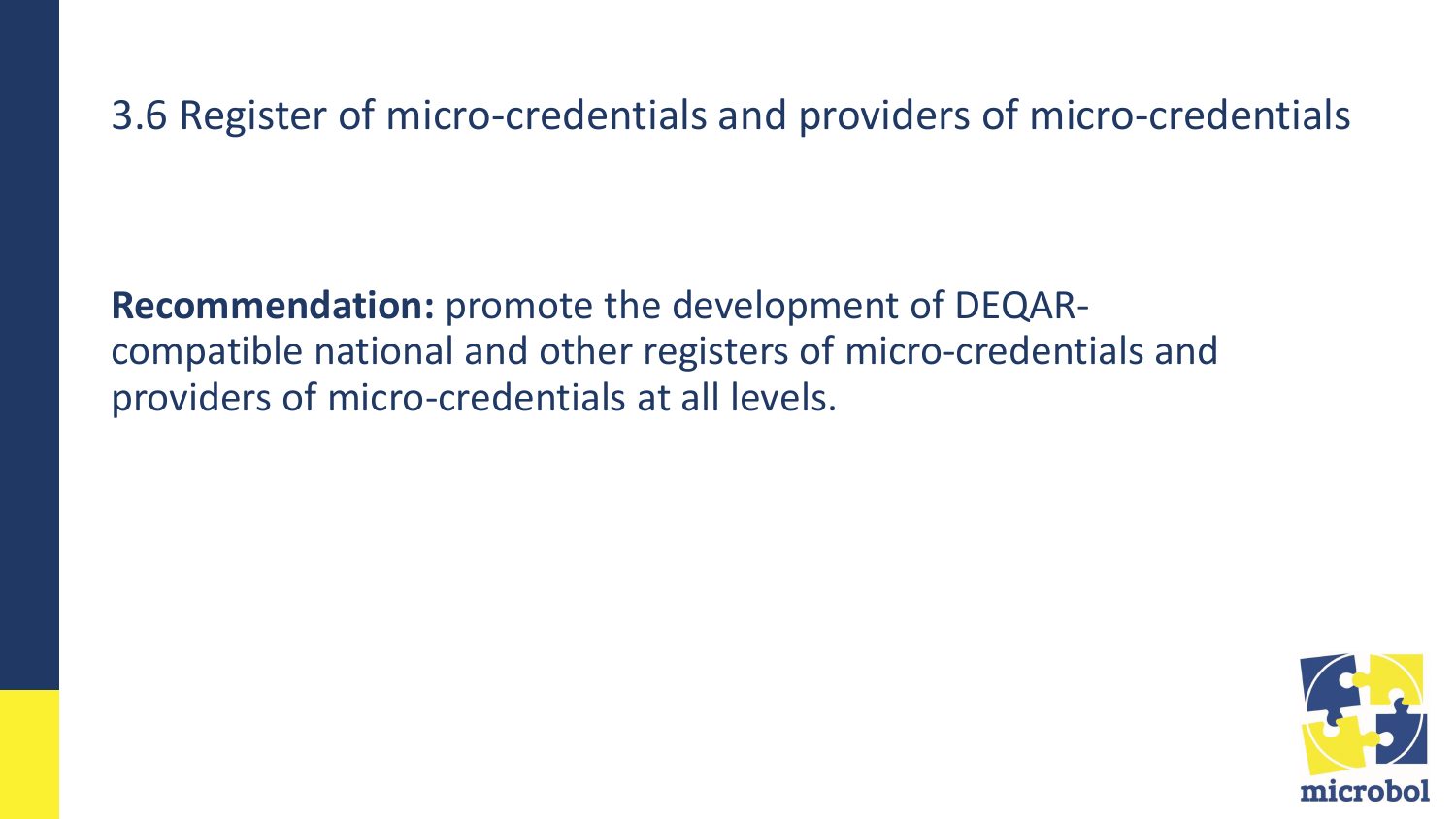## 3.7 Digitalisation

**Recommendation 1:** explore to what extent micro-credentials should be digitally awarded and user-controlled, as a means to support portability, transparency and reliability of information and verification of authenticity, and build a clear digital strategy in line with other ongoing initiatives e.g. EDCI (Europass Digital Credentials Interoperability) and EDSSI (European Digital Student Service Infrastructure). Start from project and experiences already live and scale it up, taking inspiration for next steps. Develop and improve experiences already available.

**Recommendation 2:** explore if and how additional aspects need to be considered on the quality assurance of digitally-delivered micro-credentials.

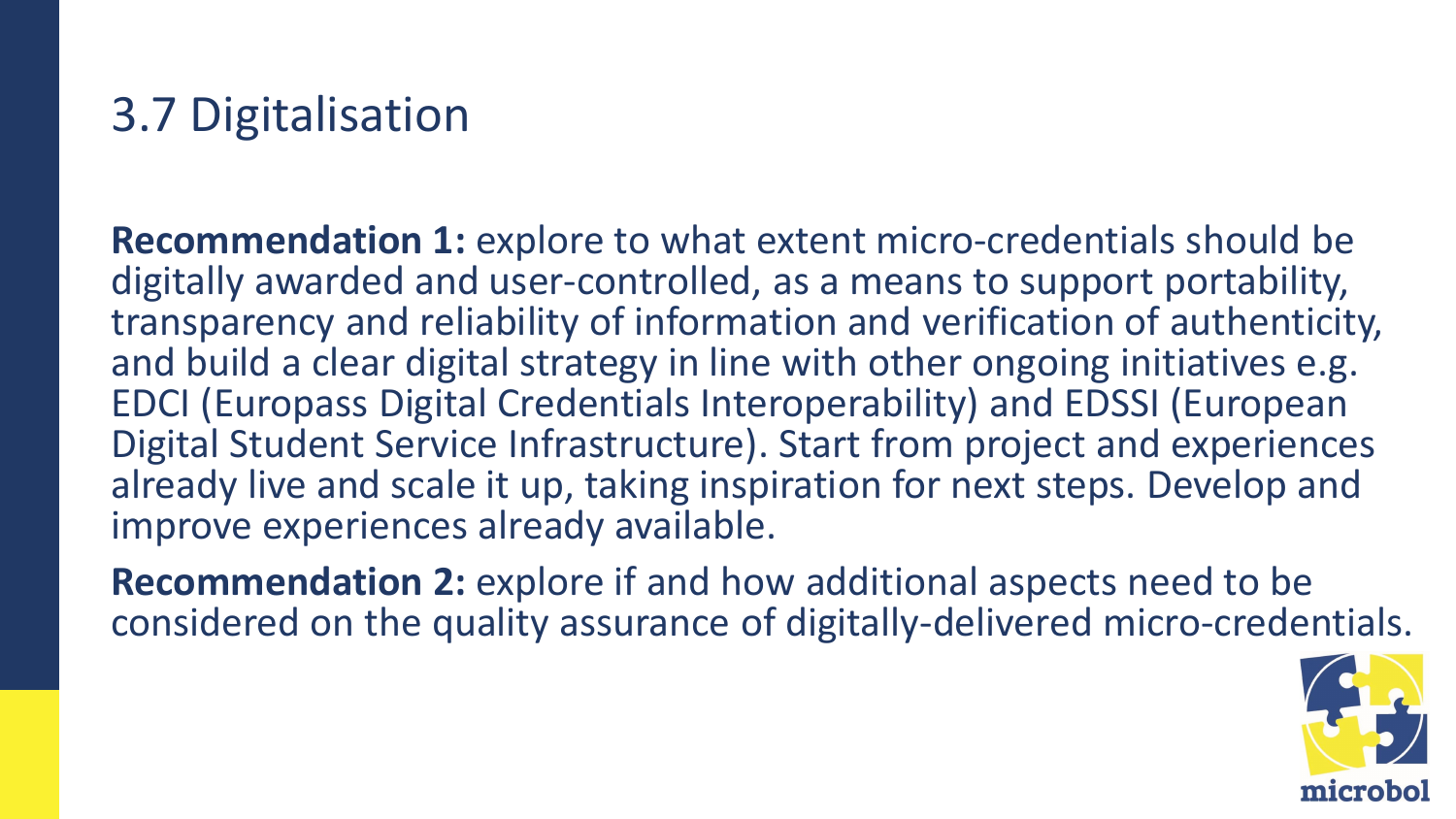### 3.8. Alternative providers

**Recommendation:** explore in collaboration with alternative providers (including companies) if and how QA procedures should be adapted for the provision of micro-credentials in partnerships.

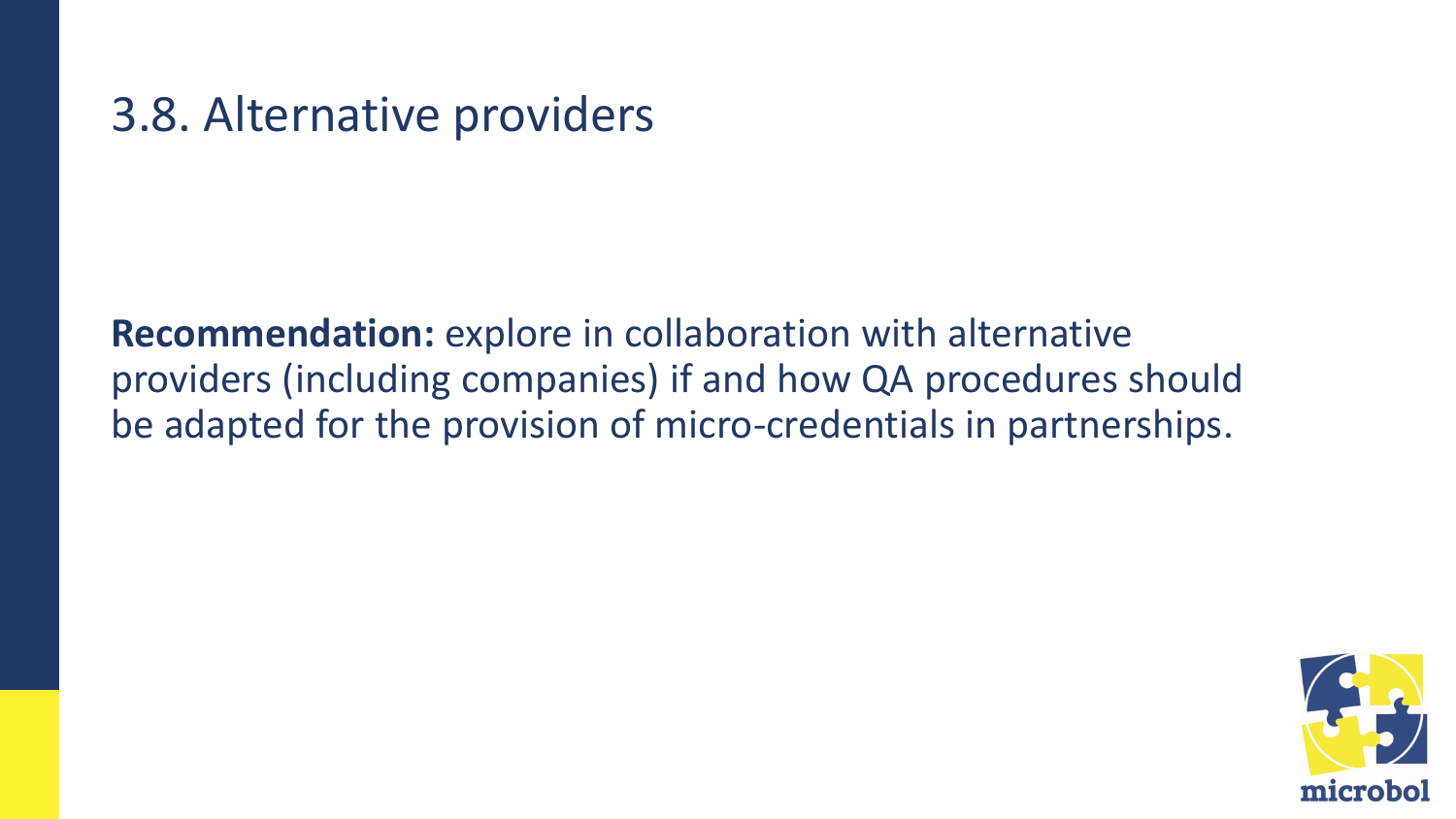## 3.9. Peer exchange and support, involvement of all actors, guidelines

**Recommendation 1:** create occasion for peer support and exchange of practices among stakeholders at international level.

**Recommendation 2:** a guidebook or set of recommendations for HEIs about transparency should be developed.

**Recommendation 3:** support the development of a clear policy framework with transparent standards, while at the same time supporting the increased development of micro-credentials in cocreation with all stakeholders.